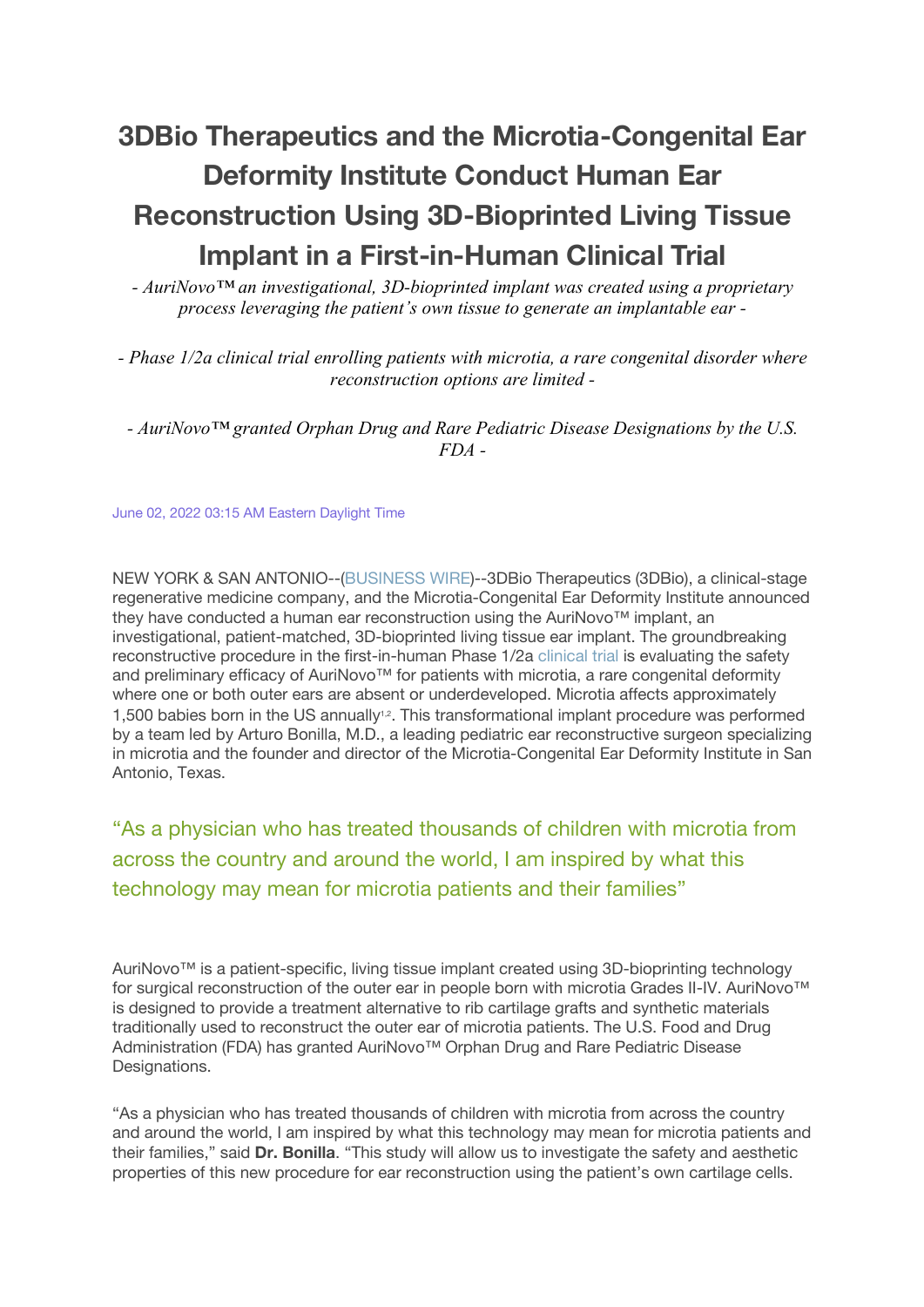My hope is that AuriNovo<sup>™</sup> will one day become the standard-of-care replacing the current surgical methods for ear reconstruction requiring the harvesting of rib cartilage or the use of porous polyethylene (PPE) implants. The AuriNovo™ implant requires a less invasive surgical procedure than the use of rib cartilage for reconstruction. We also expect it to result in a more flexible ear than reconstruction with a PPE implant. The AuriNovo™ living tissue implant is designed to provide a better solution for patients born with microtia by transforming their appearance and building their confidence and self-esteem."

**Daniel Cohen, Ph.D., 3DBio** Chief Executive Officer and Co-founder, and his team have built a comprehensive, proprietary technology platform to deliver living tissue implants to patients. "This is a truly historic moment for patients with microtia, and more broadly, for the regenerative medicine field as we are beginning to demonstrate the real-world application of next-generation tissue engineering technology. It is the culmination of more than seven years of our company's focused efforts to develop a uniquely differentiated technology platform meeting the FDA's requirements for therapeutic manufacturing of reconstructive implants," said Dr. Cohen. "We believe that the microtia clinical trial can provide us not only with robust evidence about the value of this innovative product and the positive impact it can have for microtia patients, but also demonstrate the potential for the technology to provide living tissue implants in other therapeutic areas in the future."

"Our initial indications focus on cartilage in the reconstructive and orthopedic fields including treating complex nasal defects and spinal degeneration," continued Dr. Cohen. "We look forward to leveraging our platform to solve other high impact, unmet medical needs like lumpectomy reconstruction and eventually expand to organs."

In addition to the Microtia-Congenital Ear Deformity Institute, the AuriNovo™ Phase 1/2a clinical trial is enrolling patients at Cedars-Sinai Medical Center in Los Angeles, CA under the direction of **John Reinisch, M.D.**, Director of Craniofacial and Pediatric Plastic Surgery.

#### **AuriNovo™ Clinical Trial**

The Phase 1/2a clinical trial is a multicenter, single arm, prospective, open-label, staged study of the AuriNovo™ living tissue ear implant for surgical reconstruction of the external ear in patients born with unilateral microtia. The clinical trial will collect safety data on microtic ear reconstruction using AuriNovo™ and assess preliminary efficacy data which will be measured by overall satisfaction scores from Surgical Outcomes and FACE-Q Kids questionnaires. Following 3D scanning of the opposite ear to specifically match the patient's ear geometry, AuriNovo™ incorporates the patient's own auricular cartilage cells into a 3D-bioprinted, living, full-sized ear construct designed to replace the patient's microtia-affected ear. The trial expects to enroll 11 patients and is being conducted in sites in Los Angeles, California and San Antonio, Texas. For more information on the clinical trial, visit clinicaltrials.gov.

## **Proprietary 3D-Bioprinting Technology**

3DBio has developed unique capabilities enabling the creation of living tissue implants for therapeutic applications. The Company not only created the first 3D-bioprinted living tissue implant, but it also created an entire suite of processes and engineering solutions required to support the technology platform. The platform is purpose-built to meet the FDA's requirements for therapeutic manufacturing and includes: proprietary cell processes to rapidly expand cells in sufficient quantity; ColVivo<sup>™</sup> therapeutic grade bio-ink to preserve key biological and rheological properties; GMPrint™ 3D-bioprinter to enable a sterile workflow combined with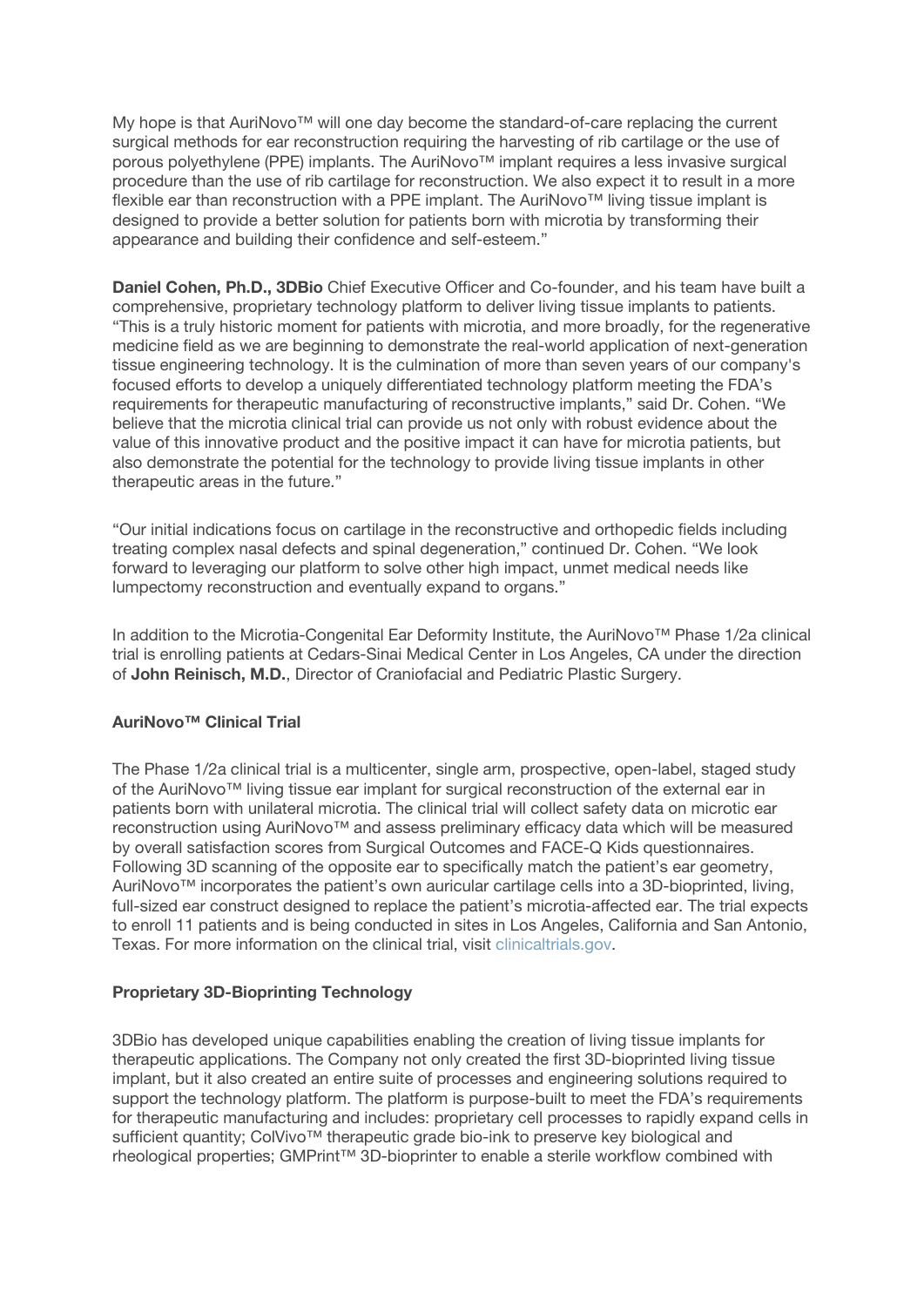exceptional quality and speed; and Overshell technology to add non-permanent structural support to biological implants.

#### **About AuriNovo™**

AuriNovo™ is a patient-specific, supportive living tissue implant created using 3D-bioprinting technology for surgical reconstruction of the external ear (auricle) in people born with microtia Grades II-IV. The construct is a 3D-bioprinted collagen hydrogel scaffold encapsulating the patient's own auricular cartilage cells (chondrocytes). The construct is printed in a size and shape matching the patient's opposite ear for implantation. AuriNovo™ was granted Orphan Drug and Rare Pediatric Disease Designations by the FDA for reconstruction of the outer ear in patients with microtia.

#### **About the Microtia-Congenital Ear Deformity Institute**

Founded in 1996 by Dr. Arturo Bonilla, the Microtia-Congenital Ear Deformity Institute helps children born with microtia and other ear deformities. It is one of the largest clinics in the world specializing in pediatric microtia reconstruction surgeries and has performed thousands of procedures to help children born with this ear deformity. The Microtia-Congenital Ear Deformity Institute is based in San Antonio, Texas. For more information visit: https://www.microtia.net/.

#### **About 3DBio Therapeutics**

3DBio Therapeutics (3DBio) is a clinical-stage regenerative medicine company solving medical challenges by pioneering custom-engineered, patient-specific, 3D-bioprinted, living tissue implants. 3DBio's groundbreaking approach develops living tissue implants with structural and functional integrity using a full suite of features to meet the FDA's requirements for therapeutic manufacturing including novel and proprietary 3D-bioprinter (GMPrint™), bio-ink (ColVivo™), specialized cell culture system, and implantable protective Overshell technology. 3DBio's first investigational product, AuriNovo™, is currently being evaluated in a Phase 1/2a clinical trial for ear reconstruction in patients with microtia and has been granted Orphan Drug and Rare Pediatric Disease designation by the FDA. For more information visit: www.3dbiocorp.com

### **REFERENCES:**

1 Luquetti, D.V., et al., *Microtia: epidemiology and genetics.* American Journal of Medical Genetics Part A, 2012. **158**(1): p. 124-139.

2 Luquetti, D.V., E. Leoncini, and P. Mastroiacovo, *Microtia-anotia: a global review of prevalence rates.* Birth Defects Res A Clin Mol Teratol, 2011. **91**(9): p. 813-22.

*Certain information set forth in this press release may constitute "forward-looking statements" under applicable securities laws. There are a number of factors that could cause actual results or outcomes to differ materially from those addressed in such forward-looking statements. Thus, forward-looking statements are provided only as an opportunity to understand management's beliefs and opinions in respect to the company's future prospects.*

*For additional resources (photos, b-roll, video statements, biographies, headshots, etc.) and access to the media room, please email 3dbio@lavoiehealthscience.com.*

# **Contacts**